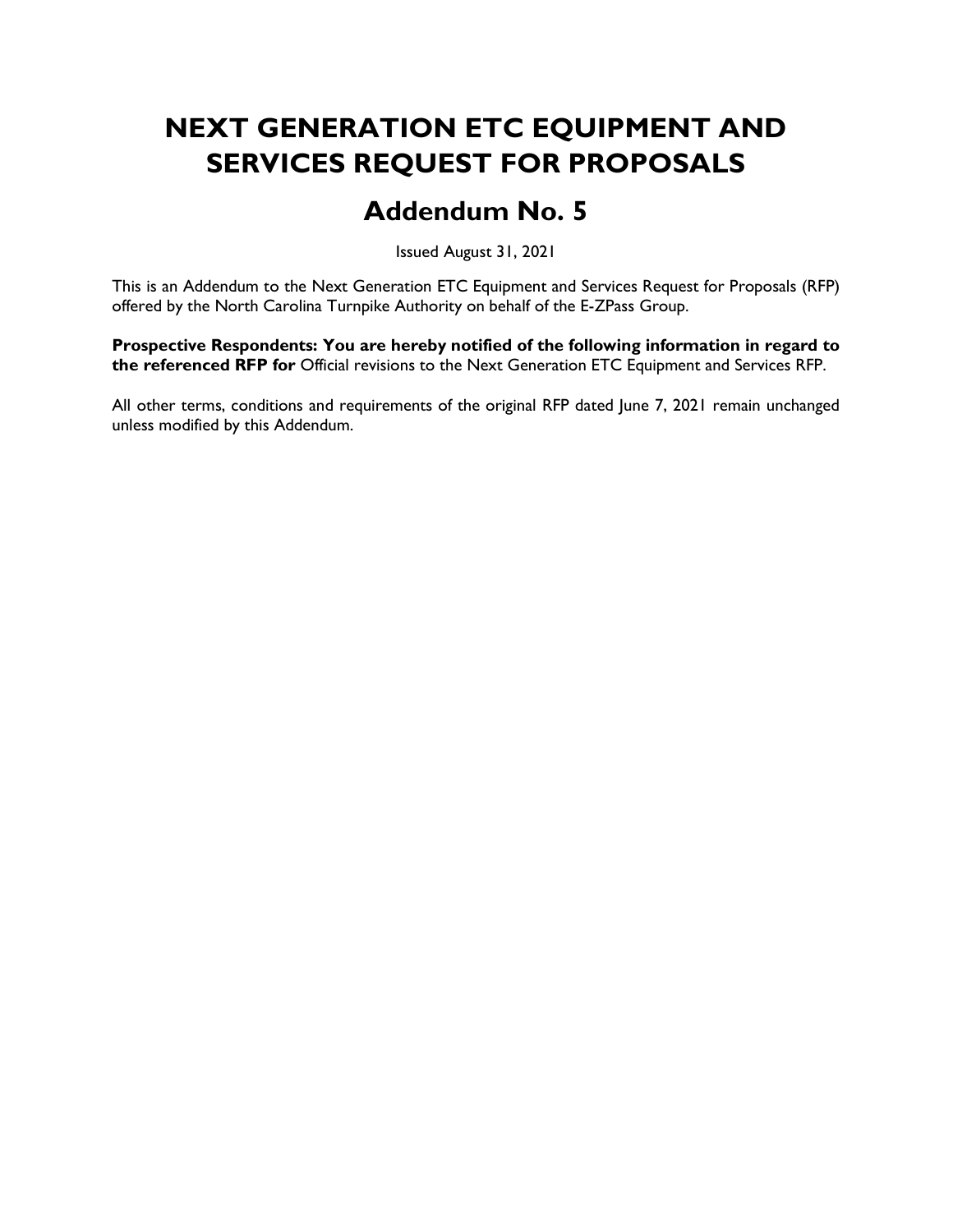### Section A – Official revisions to the Next Generation ETC Equipment and Services RFP

#### REVISIONS: Following are the revisions to the RFP documents (Deletions are shown in red text strikeout mode and additions are in red text and underlined)

The purpose of Addendum 5 is to revise the Proposal Due Date and associated milestones and provide minor clarification to the special vehicles test cases. A list of changes are noted below.

- 1. Part I Administrative
	- a. Updated Table in Section 2.1 with revised Proposal Due Date and subsequent dates.

| <b>Procurement Stage</b>                                                                                                                                                                                                                                                                                                         | Date                                                                           |
|----------------------------------------------------------------------------------------------------------------------------------------------------------------------------------------------------------------------------------------------------------------------------------------------------------------------------------|--------------------------------------------------------------------------------|
| <b>Issue RFP</b>                                                                                                                                                                                                                                                                                                                 | June 7, 2021                                                                   |
| Pre-Proposal Conference (not mandatory)                                                                                                                                                                                                                                                                                          | June 16, 2021 2:00 PM EDT                                                      |
| Due Date for Proposer Questions (including<br>Requests for Exceptions to Terms & Conditions)                                                                                                                                                                                                                                     | June 24, 2021 04:00 PM EDT                                                     |
| E-ZPass Group Response to questions submitted<br>by email or raised at Proposer Conference                                                                                                                                                                                                                                       | July 1, 2021 July 2, 2021 (Set 1) and August 20,<br>2021 (Set 2)               |
| Proposal Due (refer to Section 2.14)                                                                                                                                                                                                                                                                                             | July 12, 2021 September 14, 2021 04:00 PM EDT                                  |
| Proposer Validation Testing                                                                                                                                                                                                                                                                                                      | July 19, 2021 to September 15, 2021<br>September 15, 2021 to November 16, 2021 |
| Announcement of E ZPass qualified vendors,<br>qualified services and certified equipment.<br>(Notices of Award Issued) - Announcement of E-<br>ZPass qualified Vendors, qualified services and<br>qualified equipment. Request for first year<br>pricing quotation and request for evidence of<br><b>Equipment Certification</b> | Getober 15, 2021 November 6, 2021 October 15.<br>2021                          |
| Submission of evidence for<br>equipment<br>certification / Validation Testing                                                                                                                                                                                                                                                    | October 16, 2021 onward, dependent on Vendor<br>Validation Testing approved.   |
| E-ZPass Approval                                                                                                                                                                                                                                                                                                                 | November 4, 2021                                                               |
| <b>Initial Pricing Quotation Due</b>                                                                                                                                                                                                                                                                                             | <b>TBD</b> November 8, 2021                                                    |
| Individual E-ZPass Member Contracts                                                                                                                                                                                                                                                                                              | As Needed throughout Term of the Contract                                      |
| E-ZPass announcement of certified Vendor<br>Equipment                                                                                                                                                                                                                                                                            | October 29 and continuous throughout the Term<br>of the Contract               |
| Purchase equipment from an individual Vendor                                                                                                                                                                                                                                                                                     | After Vendor's Equipment is certified by E-ZPass<br>Group                      |

North Carolina Turnpike Authority (NCTA) June 7, 2021 August 31, 2021 Part I, Page 4 of 19

#### 2. Part II Terms and Acronyms - No Changes were made in Addendum 5

- 3. Part III Requirements- No Changes were made in Addendum 5
- 4. Part IV Proposal Contents and Submission Format- No Changes were made in Addendum 5
- 5. Exhibits (includes Forms)- No Changes were made in Addendum 5